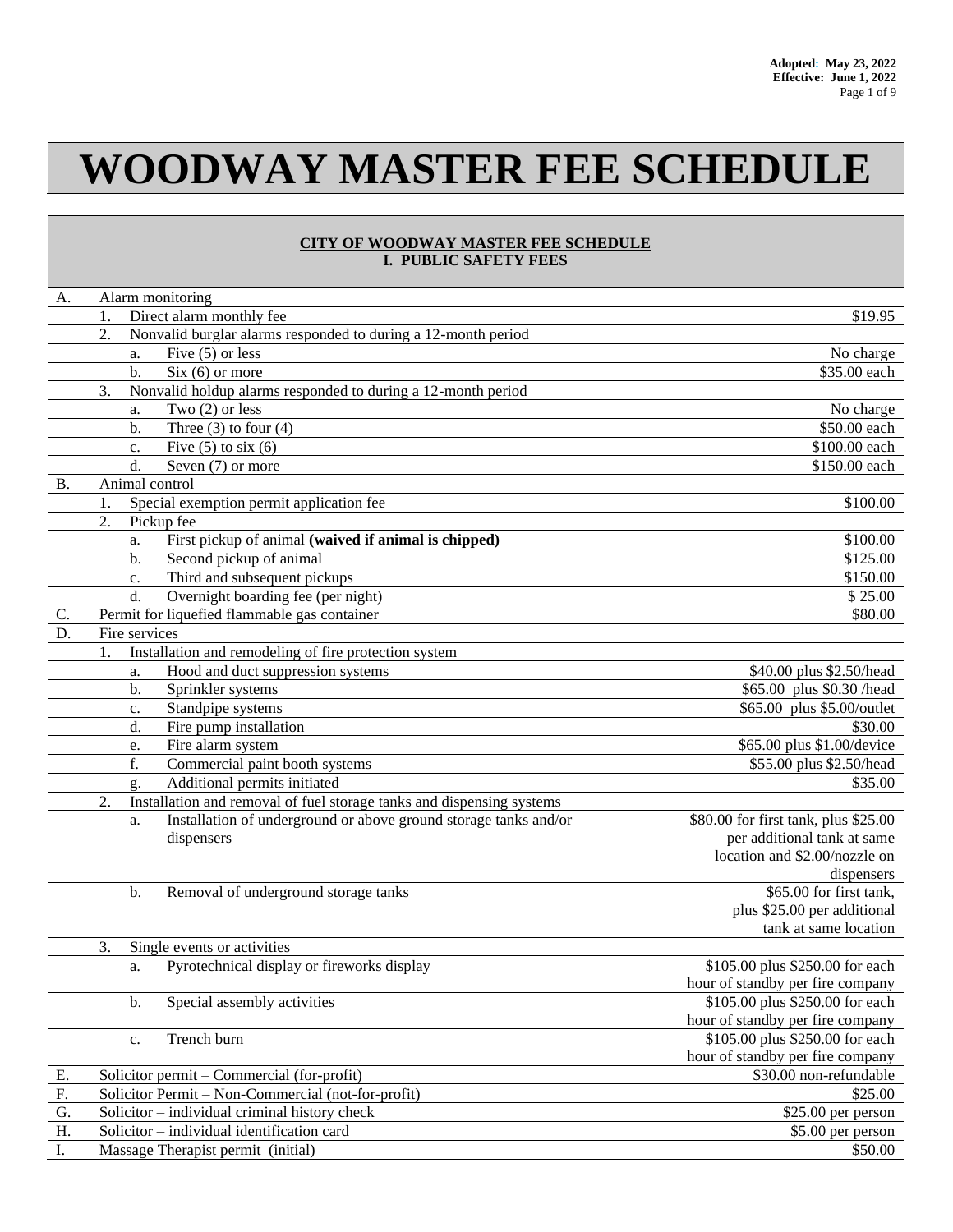| . .       | . nerm <sup>.</sup><br>renewar,<br>Therapis,<br>Massage | 5.00<br>$\triangle$ $\triangle$ $\triangle$ |
|-----------|---------------------------------------------------------|---------------------------------------------|
| --<br>TT. | permit<br>uming<br>∠⊥tv<br>$\sim$ $\cdot$               | 50.00<br>. ור                               |

#### **CITY OF WOODWAY MASTER FEE SCHEDULE II. CARLEEN BRIGHT ARBORETUM FEES**

#### **Note: Rate exceptions must be approved by the City Manager.**

| A.        | The Pavilion at the Carleen Bright Arboretum          |                  |
|-----------|-------------------------------------------------------|------------------|
| 1.        | All Day Rate $(8:00 a.m. - midnight)$                 |                  |
|           | Saturday<br>a.                                        | \$3,000.00       |
|           | Sunday - Friday<br>b.                                 | \$1,800.00       |
| 2.        | Hourly Rate (Sunday – Friday)                         | 2 hour minimum   |
|           | Daytime $(8:00 a.m. - 5:00 p.m.)$<br>a.               | \$100.00/ hour   |
|           | Evening $(5:00 \text{ p.m.} - \text{midnight})$<br>b. | \$400.00 / hour  |
| 3.        | Kitchen Usage Fee                                     | \$500.00         |
| <b>B.</b> | Grandy Gazebo & Event Lawn                            |                  |
| 1.        | All Day Rate $(8:00 a.m. - 10:00 p.m.)$               | \$750.00         |
| 2.        | Hourly Rate $(8:00 a.m. - 10:00 p.m.)$                | \$100.00 / hour  |
|           |                                                       | (2 hour minimum) |
|           | Whitehall Tourist & Community Center                  |                  |
| 1.        | All Day Rate $(8:00$ a.m. - midnight)                 | \$1000.00        |
| 2.        | Hourly Rate (Sunday – Friday)                         | (2 hour minimum) |
|           | Daytime $(8:00 a.m. - 5:00 p.m.)$<br>a.               | $$100.00/$ hour  |
|           | Evening $(5:00 \text{ p.m.} - \text{midnight})$<br>b. | \$200.00 / hour  |
|           | <b>Public Safety Security Officer</b>                 | \$50.00 / hour   |

#### **CITY OF WOODWAY MASTER FEE SCHEDULE III. REFUSE SERVICES FEES**

| А.        | Residential |                                                                     |                                        |          |          |            |            |            |                            |
|-----------|-------------|---------------------------------------------------------------------|----------------------------------------|----------|----------|------------|------------|------------|----------------------------|
|           | 1.          | Household single residential unit                                   |                                        |          |          |            |            |            | \$20.60 /month, twice/week |
|           |             |                                                                     |                                        |          |          |            |            |            | pickup                     |
|           | 2.          | Large trash/bulky item (per call)                                   |                                        |          |          |            |            |            | \$75.00 /load              |
| <b>B.</b> |             | Commercial                                                          |                                        |          |          |            |            |            |                            |
|           | 1.          | Hand pickup (per container)                                         |                                        |          |          |            |            |            | \$27.00 /month             |
|           | 2.          | Bulk dumpsters/containers                                           |                                        |          |          |            |            |            |                            |
|           |             | a.                                                                  | Per month - scheduled pickups per week |          |          |            |            |            |                            |
|           |             | <b>Size</b>                                                         | 1/Wk                                   | 2/Wk     | 3/Wk     | 4/Wk       | 5/Wk       | 6/Wk       | <b>Extra</b><br>Collection |
|           |             | $2$ Yd                                                              | \$107.00                               | \$197.00 | \$289.00 | \$378.00   | \$468.00   | \$587.00   | \$60.00                    |
|           |             | 3 Yd                                                                | \$115.00                               | \$213.00 | \$313.00 | \$411.00   | \$506.00   | \$634.00   | \$64.00                    |
|           |             | 4 Yd                                                                | \$124.00                               | \$228.00 | \$334.00 | \$437.00   | \$544.00   | \$684.00   | \$67.00                    |
|           |             | 6 Yd                                                                | \$152.00                               | \$283.00 | \$411.00 | \$542.00   | \$672.00   | \$841.00   | \$78.00                    |
|           |             | 8 Yd                                                                | \$185.00                               | \$340.00 | \$503.00 | \$644.00   | \$798.00   | \$999.00   | \$93.00                    |
|           |             | Compactor                                                           | \$294.00                               | \$586.00 | \$878.00 | \$1,172.00 | \$1,467.00 | \$1,761.00 | \$147.00                   |
|           | 3.          | Roll-off containers (per haul, minimum one haul per billing period) |                                        |          |          |            |            |            |                            |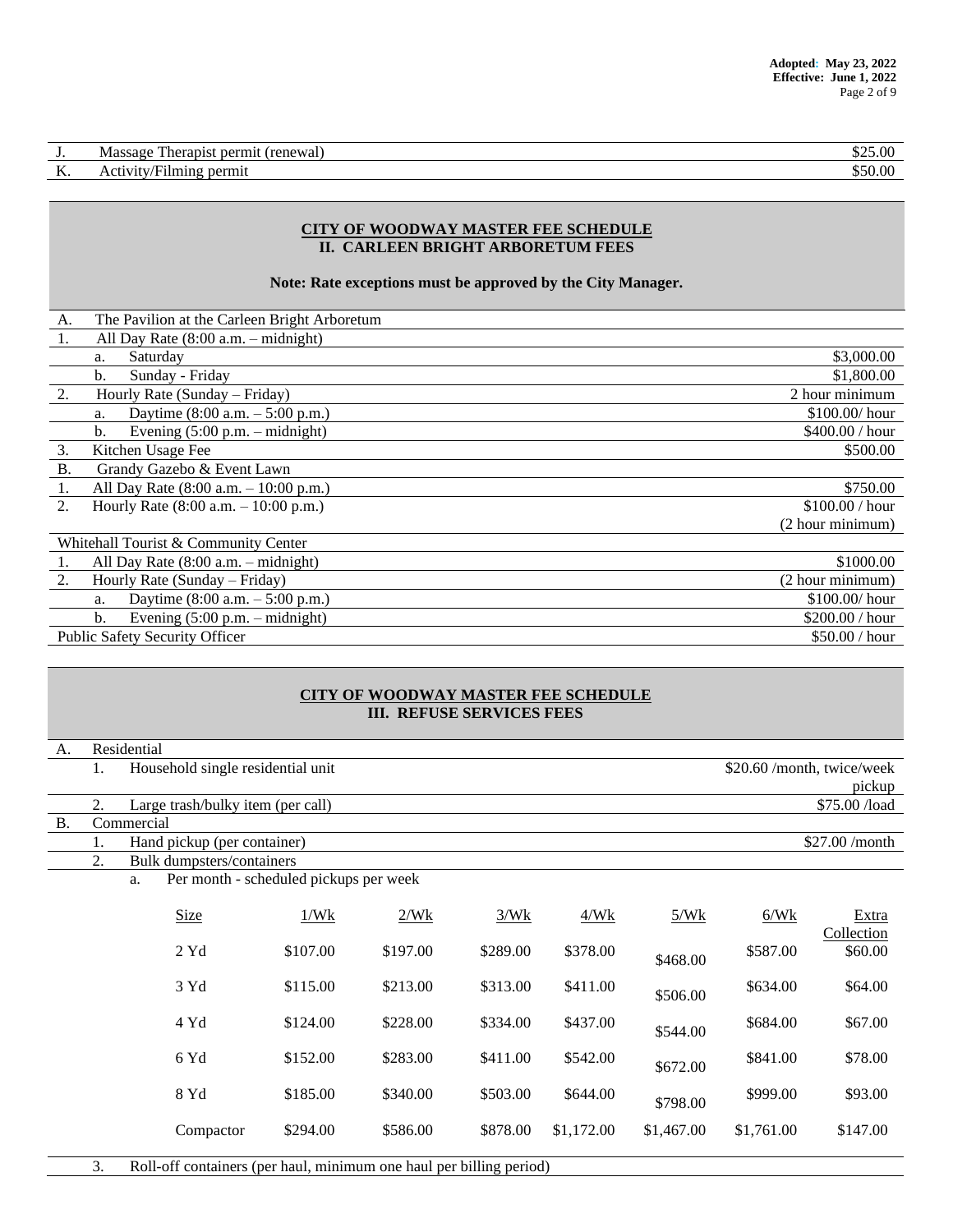| a. | On call, non-scheduled                                   |                                   |
|----|----------------------------------------------------------|-----------------------------------|
|    | 15 yard<br>$_{1}$                                        | \$222.00                          |
|    | 2)<br>20 yard                                            | \$240.00                          |
|    | 3)<br>30 yard                                            | \$281.00                          |
|    | 4)<br>40 yard                                            | \$326.00                          |
| b. | Regular, scheduled (minimum one haul per billing period) |                                   |
|    | 15 yard<br>$_{1}$                                        | \$210.00                          |
|    | 2)<br>20 yard                                            | \$228.00                          |
|    | 3)<br>30 yard                                            | \$267.00                          |
|    | 40 yard<br>4)                                            | \$313.00                          |
| c. | Deposit                                                  | All roll-off/dumpster billing     |
|    |                                                          | accounts are required to maintain |
|    |                                                          | a deposit in the amount equal to  |
|    |                                                          | one haul charge which will be     |
|    |                                                          | applied to the final bill         |
| d. | Delivery fee                                             | \$125.00                          |
| e. | Excessive weight, per each ton over 10 ton maximum       | \$25.00                           |
| 4. | Locking lids                                             |                                   |

a. Monthly rate (per container) \$10.00/Month

# **CITY OF WOODWAY MASTER FEE SCHEDULE IV. LANDFILL PERMIT FEES**

| A.             | Passenger vehicles and trucks |                                           |               |  |  |
|----------------|-------------------------------|-------------------------------------------|---------------|--|--|
|                |                               | Up to and including half ton pickup truck | \$12.00/load  |  |  |
|                | 2.                            | Three-fourth ton pickup truck             | \$18.00/load  |  |  |
|                | 3.                            | One ton pickup truck                      | \$24.00/load  |  |  |
|                | 4.                            | One and one half ton pickup truck         | \$36.00/load  |  |  |
|                | 5.                            | Two ton pickup truck                      | \$48.00/load  |  |  |
|                | 6.                            | Dump truck (5-6 cubic yards)              | \$180.00/load |  |  |
|                | 7.                            | Dump truck (over 6 cubic yards)           | \$24.00/ton   |  |  |
| <b>B.</b>      |                               | Single axle trailers                      |               |  |  |
|                |                               | Eight foot trailer                        | \$24.00/load  |  |  |
|                | 2.                            | Ten foot trailer                          | \$36.00/load  |  |  |
|                | 3.                            | Twelve foot trailer                       | \$36.00/load  |  |  |
|                | 4.                            | Over twelve foot trailer                  | \$60.00/load  |  |  |
| $\mathbf{C}$ . |                               | Double axle trailers                      |               |  |  |
|                |                               | Fourteen feet or less                     | \$60.00/load  |  |  |
|                | 2.                            | Sixteen feet and over                     | \$96.00/load  |  |  |

## **CITY OF WOODWAY MASTER FEE SCHEDULE V. PARKING PERMITS**

Long-term parking special permit \$100.00/permit \$100.00/permit

# **CITY OF WOODWAY MASTER FEE SCHEDULE VI. GARAGE SALE/ESTATE SALE PERMITS FEES**

| А.        | nermit tee<br>Garage sale | \$10.00         |
|-----------|---------------------------|-----------------|
| <b>B.</b> | Estate sale permit fee    | ስ ስስ<br>00.00 د |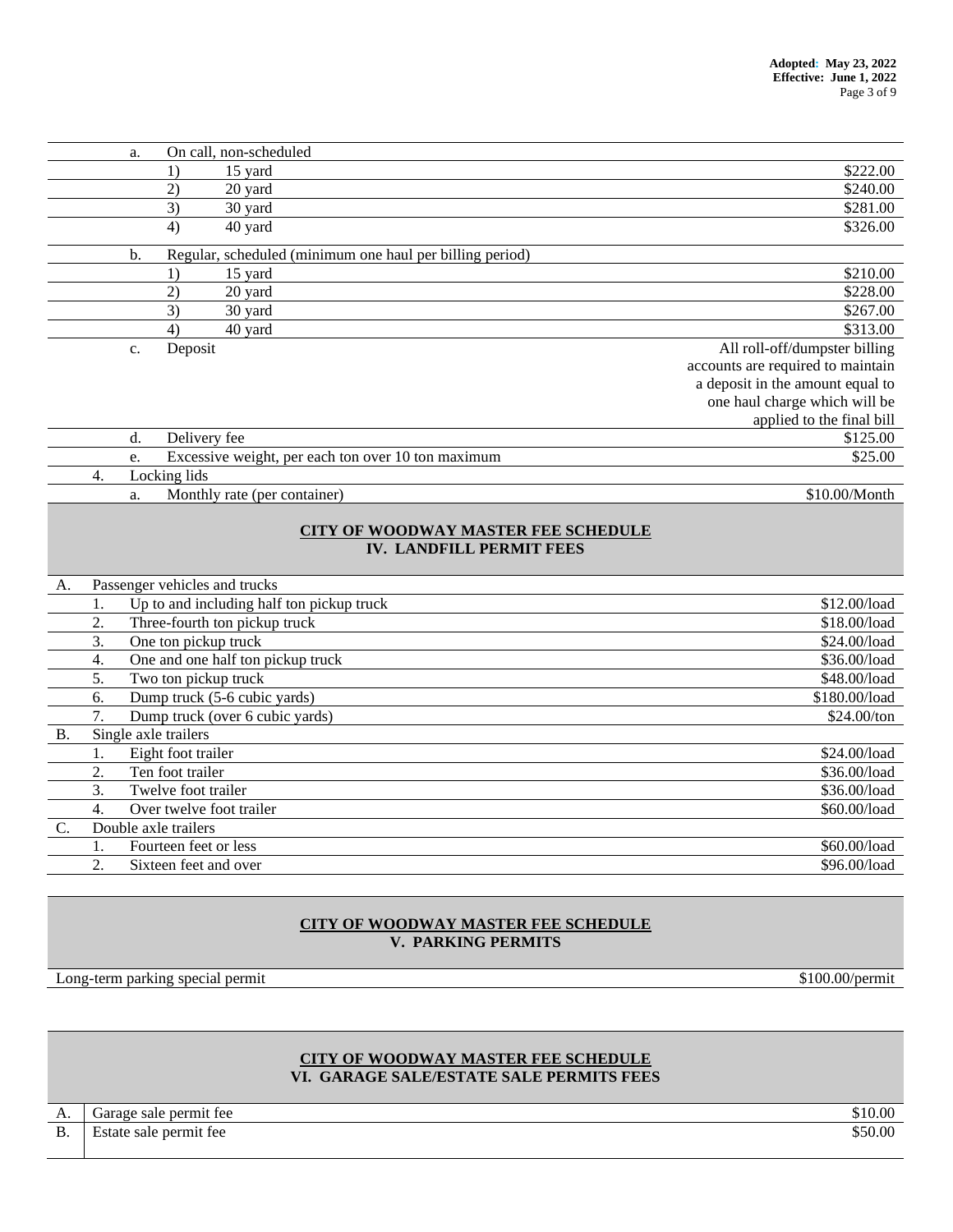#### **CITY OF WOODWAY MASTER FEE SCHEDULE VII. PARK FACILITY RENTAL FEES**

| А.        | Pavilion                    |                                                                                     |                              |  |  |
|-----------|-----------------------------|-------------------------------------------------------------------------------------|------------------------------|--|--|
|           | 1.                          | Minimum three (3) hours                                                             |                              |  |  |
|           |                             | Woodway residents<br>a.                                                             | \$50.00                      |  |  |
|           |                             | Non-Woodway residents<br>$\mathbf b$ .                                              | \$60.00                      |  |  |
|           | 2.                          | <b>Additional hours</b>                                                             | \$15.00/hour                 |  |  |
|           | 3.                          | Use of water and/or electricity                                                     | \$5.00 each                  |  |  |
|           | 4.                          | Excessive water usage fee (for water slides and etc.)                               | \$30.00                      |  |  |
|           | 5.                          | Excessive electricity usage fee (for overloads)                                     | At cost - for City staff and |  |  |
|           |                             |                                                                                     | electrician                  |  |  |
| <b>B.</b> |                             | Gazebo/small shelter                                                                |                              |  |  |
|           | 1.                          | Minimum three (3) hours                                                             |                              |  |  |
|           |                             | Woodway residents<br>a.                                                             | \$25.00                      |  |  |
|           |                             | Non-Woodway residents<br>b.                                                         | \$35.00                      |  |  |
|           | 2.                          | <b>Additional hours</b>                                                             | \$15.00/hur                  |  |  |
|           | 3.                          | Use of water and/or electricity (if available)                                      | \$5.00 each                  |  |  |
|           | 4.                          | Excessive water usage fee (for water slides and etc.)                               | \$30.00                      |  |  |
|           | 5.                          | Excessive electricity usage fee (for overloads)                                     | At cost - for City staff and |  |  |
|           |                             |                                                                                     | electrician                  |  |  |
| C.        |                             | Annual membership - "Friends of the Woodway Parks"                                  | \$60.00                      |  |  |
| D.        |                             | A 10% discount off total bill for "Friends of the Woodway Parks" members, excluding | (10% Discount for "Friends") |  |  |
|           | electricity and water usage |                                                                                     |                              |  |  |

# **CITY OF WOODWAY MASTER FEE SCHEDULE VIII. WATER RATE SCHEDULE**

| A.        |    | Residential service within the city limits    |                                   |
|-----------|----|-----------------------------------------------|-----------------------------------|
|           | 1. | First 2,000 gallons                           | \$30.00 /month                    |
|           | 2. | 2,001 to 15,000 gallons                       | \$3.80/thousand                   |
|           | 3. | 15,001 to 35,000 gallons                      | \$4.80/thousand                   |
|           | 4. | 35,001 gallons and over                       | \$5.95 /thousand                  |
| <b>B.</b> |    | Commercial service within the city limits     |                                   |
|           | 1. | First 2,000 gallons (3/4" meter), minimum     | \$40.00/month                     |
|           | 2. | First 2,000 gallons (1" meter), minimum       | $$50.00/m$ onth                   |
|           | 3. | First 2,000 gallons (1.5" meter), minimum     | \$62.00/month                     |
|           | 4. | First 2,000 gallons (2" meter), minimum       | \$92.00/month                     |
|           | 5. | First 2,000 gallons (3" meter), minimum       | \$150.00/month                    |
|           | 6. | First 2,000 gallons (4" to 8" meter), minimum | \$300.00/month                    |
|           | 7. | 2,001 to 15,000 gallons                       | \$3.80/thousand                   |
|           | 8. | 15,001 to 35,000 gallons                      | \$4.80/thousand                   |
|           | 9. | 35,001 gallons and over                       | \$5.95 /thousand                  |
| $C$ .     |    | Service outside the city limits               | 1.5 times the rate for inside the |
|           |    |                                               | city limits                       |
| D.        |    | Service within the city, by multiple users    |                                   |
|           | 1. | First 2,000 gallons                           | \$30.00/month, times number of    |
|           |    |                                               | users served                      |
|           | 2. | 2,001 to 15,000 gallons                       | \$3.80/thousand, times number of  |
|           |    |                                               | users served                      |
|           | 3. | 15,001 to 35,000 gallons                      | \$4.80/thousand, times number of  |
|           |    |                                               | users served                      |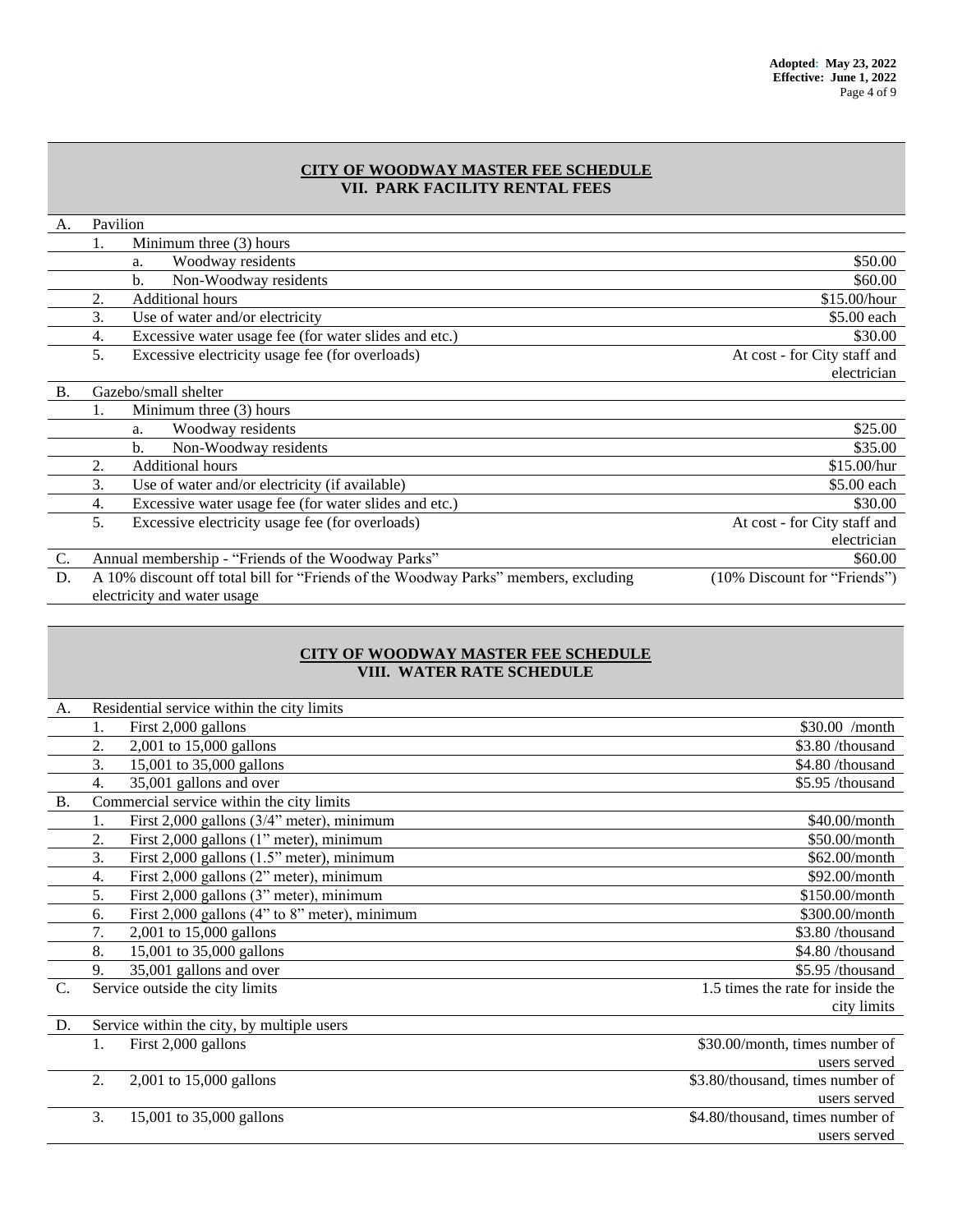4. 35,001 gallons and over \$5.95/thousand, times number of users served

## **CITY OF WOODWAY MASTER FEE SCHEDULE IX. WATER SERVICE CONNECTION FEES**

| A.        | Deposit for residential service                                           |          |
|-----------|---------------------------------------------------------------------------|----------|
|           | Owners                                                                    | \$100.00 |
|           | 2.<br>Renters                                                             | \$200.00 |
| <b>B.</b> | Deposit for commercial water service (based on meter size)                |          |
|           | $\frac{3}{4}$ " meter; 1" meter; 1.5" meter; 2" meter                     | \$100.00 |
|           | 2.<br>$3$ " meter                                                         | \$150.00 |
|           | 3.<br>$4" - 8"$ meter                                                     | \$300.00 |
| $C$ .     | Deposit for fire hydrant meter                                            | \$300.00 |
| D.        | Initial turn-on fee                                                       | \$20.00  |
| E.        | Delinquent processing fee                                                 | \$15.00  |
| F.        | Reconnection fee - working hours (Monday - Friday, 8:00 a.m. - 5:00 p.m.) | \$50.00  |
| G.        | Reconnection fee - after hours                                            | \$95.00  |
| H.        | Re-read fee - after original read and one re-read                         | \$20.00  |
|           | Meter testing fee.                                                        | \$50.00  |

## **CITY OF WOODWAY MASTER FEE SCHEDULE X. WASTE WATER RATE SCHEDULE**

| A.              |    | Residential service                                                                    |                   |
|-----------------|----|----------------------------------------------------------------------------------------|-------------------|
|                 |    | Base $(0 g.)$                                                                          | \$25.70/month     |
|                 | 2. | Usage per 1,000 gallons (based on average water consumption of monthly service         | $$3.45$ /thousand |
|                 |    | periods beginning in January and February)                                             |                   |
| <b>B.</b>       |    | Commercial service                                                                     |                   |
|                 | Ι. | Base                                                                                   | $$29.70$ /month   |
|                 | 2. | Usage per 1,000 gallons (based on average water consumption of monthly service         | $$3.45$ /thousand |
|                 |    | periods beginning in January and February)                                             |                   |
| $\mathcal{C}$ . |    | Any discharge to the sewer works stronger than 250 milligrams per liter BOD and/or 250 |                   |
|                 |    | milligrams per liter suspended solid, must be approved by the City                     |                   |
|                 |    | Additional surcharge (per milligram per liter of BOD in excess of 250 milligrams per   | \$0.08            |
|                 |    | liter per $1,000,000$ gallons of flow)                                                 |                   |
|                 | 2. | Additional surcharge (per milligram per liter of suspended solids in excess of 250     | \$0.10            |
|                 |    | milligrams per liter per 1,000,000 gallons of flow)                                    |                   |

#### **CITY OF WOODWAY MASTER FEE SCHEDULE**

# **XI. BUILDING PERMITS AND OTHER COMMUNITY SERVICES & DEVELOPMENT DEPARTMENT FEES**

| A. |    | General construction permit fees (Penalty for no permit: Double fee for first offense; |         |
|----|----|----------------------------------------------------------------------------------------|---------|
|    |    | double fee $+\$200.00$ for subsequent offenses)                                        |         |
|    |    | New residential/commercial/industrial building/deck/patio cover, per square foot of    | \$0.21  |
|    |    | total slab space $+$ floor space of upper levels                                       |         |
|    |    | Minimum fee                                                                            | \$75.00 |
|    |    | Additions (changes of footprint located within five feet of main structure) per square | \$0.21  |
|    |    | foot of added area                                                                     |         |
|    |    | Minimum fee                                                                            | \$75.00 |
|    |    |                                                                                        |         |
|    | 3. | Repairs/remodels/alterations, per square foot of repaired/remodeled/altered area       | \$0.40  |
|    |    | Minimum fee                                                                            | \$75.00 |
|    |    |                                                                                        |         |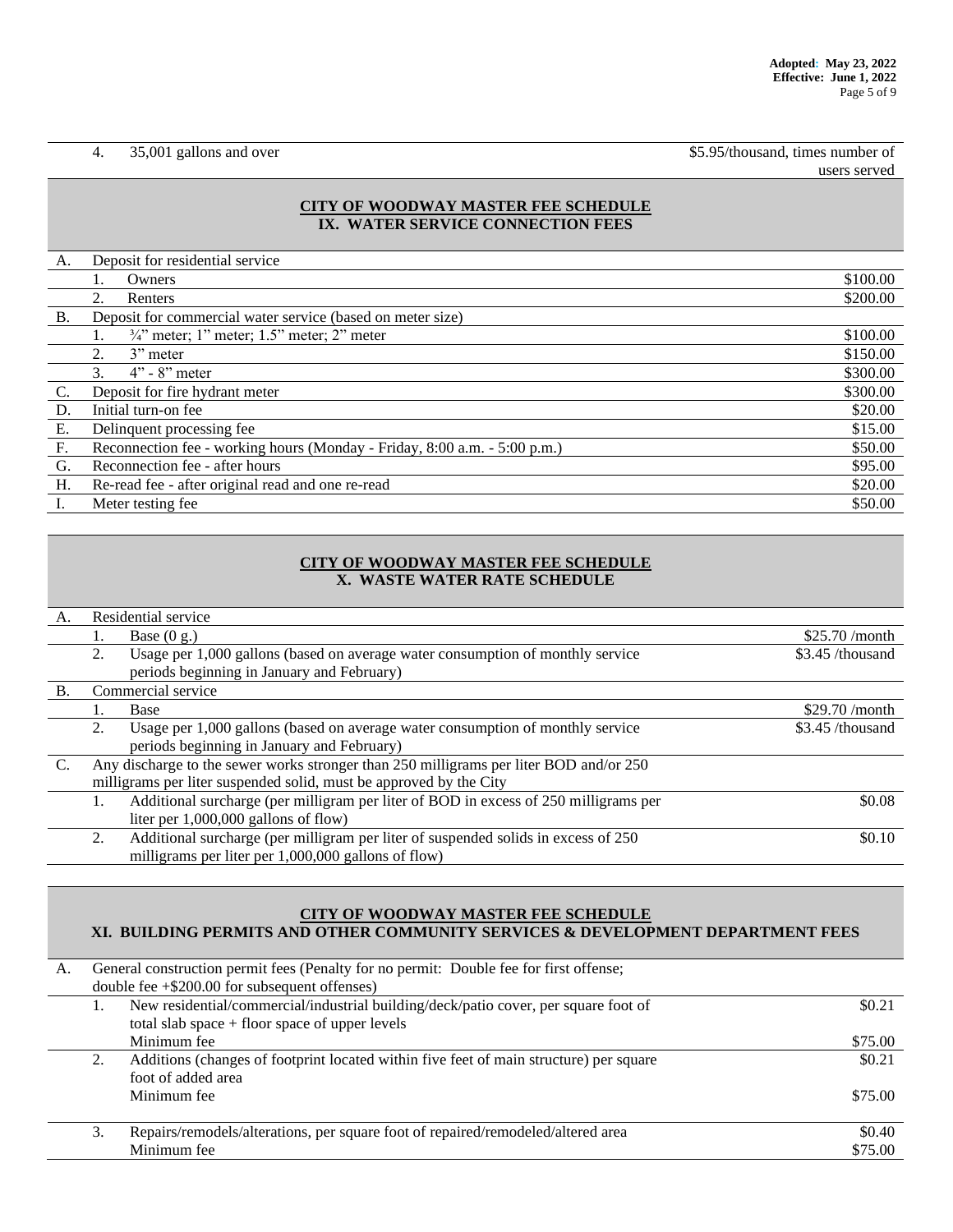|           |                                                                              | Minimum fee<br>\$75.00                                                                    |                                   |  |  |  |  |
|-----------|------------------------------------------------------------------------------|-------------------------------------------------------------------------------------------|-----------------------------------|--|--|--|--|
|           | 4.                                                                           | Accessory structures (located five feet or more from main structure)                      |                                   |  |  |  |  |
|           |                                                                              | <b>Buildings</b><br>a.                                                                    | \$40.00 for accessory building    |  |  |  |  |
|           |                                                                              |                                                                                           | $\leq$ 200 square feet            |  |  |  |  |
|           |                                                                              |                                                                                           | \$75.00 for accessory building    |  |  |  |  |
|           |                                                                              |                                                                                           | $\geq$ 201 square feet            |  |  |  |  |
|           |                                                                              | Wind & Solar energy systems<br>b.                                                         | \$200.00 each                     |  |  |  |  |
|           |                                                                              | PODS/temporary storage container – per 30 calendar days, with a maximum<br>$C_{\star}$    | \$25.00 per 30 calendar days      |  |  |  |  |
|           |                                                                              | of 60 days per one-year period                                                            |                                   |  |  |  |  |
|           | 5.                                                                           | Second inspection review                                                                  | \$45.00                           |  |  |  |  |
|           |                                                                              |                                                                                           |                                   |  |  |  |  |
|           | 6.                                                                           | Swimming pool/spa permit<br>\$100.00                                                      |                                   |  |  |  |  |
|           | 7.                                                                           | Repair/recover/reroof existing buildings                                                  |                                   |  |  |  |  |
|           | 8.<br>Lawn sprinkler system permit with new or replacement backflow assembly |                                                                                           |                                   |  |  |  |  |
|           | 9.                                                                           | Miscellaneous - non-permit inspections - commercial checks                                |                                   |  |  |  |  |
|           | 10.                                                                          | \$35.00<br>Plumbing, mechanical, electrical, and natural gas/propane                      |                                   |  |  |  |  |
|           |                                                                              | All residential new construction/remodels/additions (unless specified below)<br>a.        | \$.06/square feet of living space |  |  |  |  |
|           |                                                                              | b.<br>All commercial new construction/remodels/additions (unless specified below)         | \$9.00 per each \$1,000.00 of     |  |  |  |  |
|           |                                                                              |                                                                                           | construction cost                 |  |  |  |  |
|           |                                                                              |                                                                                           | Minimum \$75.00                   |  |  |  |  |
|           |                                                                              | Plumbing:<br>c.                                                                           |                                   |  |  |  |  |
|           |                                                                              | (1) Water heater replacement                                                              | \$40.00                           |  |  |  |  |
|           |                                                                              | (2) Replace/repair water and/or sewer yard lines (no tunneling)                           | \$35.00                           |  |  |  |  |
|           |                                                                              | Electrical:<br>d.                                                                         |                                   |  |  |  |  |
|           |                                                                              | (1) Service changeout only                                                                | \$75.00                           |  |  |  |  |
|           |                                                                              | (2) Meter repair only                                                                     | \$35.00                           |  |  |  |  |
|           |                                                                              | Mechanical:                                                                               |                                   |  |  |  |  |
|           |                                                                              | e.                                                                                        |                                   |  |  |  |  |
|           |                                                                              | Service changeout<br>(1)                                                                  | \$125.00 up to two unit; add      |  |  |  |  |
|           |                                                                              |                                                                                           | \$50.00 per additional unit       |  |  |  |  |
|           |                                                                              | Duct work changeout only                                                                  | \$35.00                           |  |  |  |  |
|           |                                                                              | f.<br>Natural gas/propane leak repair and testing                                         | \$35.00                           |  |  |  |  |
|           | 11.                                                                          | Commercial parking lot                                                                    | \$150.00                          |  |  |  |  |
|           |                                                                              |                                                                                           |                                   |  |  |  |  |
|           |                                                                              |                                                                                           |                                   |  |  |  |  |
|           | 12.                                                                          | No permit (working without required permit)                                               | Double permit fee                 |  |  |  |  |
| <b>B.</b> | Signs                                                                        |                                                                                           |                                   |  |  |  |  |
|           | 1.                                                                           | Face changes only                                                                         | \$25.00                           |  |  |  |  |
|           | 2.                                                                           | Non-electrical signs:                                                                     |                                   |  |  |  |  |
|           |                                                                              | Zero $(0)$ to thirty-six $(36)$ square feet face area, each sign/side                     | \$25.00                           |  |  |  |  |
|           |                                                                              | All over thirty-six (36) square feet area, each sign/side                                 | \$50.00                           |  |  |  |  |
|           | 3.                                                                           | Electrical signs (per face):                                                              | \$90.00                           |  |  |  |  |
|           |                                                                              |                                                                                           |                                   |  |  |  |  |
| C.        |                                                                              | House moving                                                                              |                                   |  |  |  |  |
|           | 1.                                                                           | House moved outside city limits                                                           | \$50.00                           |  |  |  |  |
|           | 2.                                                                           | House moved within city limits                                                            | \$100.00                          |  |  |  |  |
| D.        |                                                                              | Demolition - Minimum fee, plus actual costs incurred in the event the City is required to | \$50.00                           |  |  |  |  |
|           |                                                                              | perform any services                                                                      |                                   |  |  |  |  |
| Е.        |                                                                              | Water system tap charges                                                                  |                                   |  |  |  |  |
|           | 1.                                                                           | Where tap already exists and can be readily located                                       |                                   |  |  |  |  |
|           |                                                                              | 3/4" meter water availability fee<br>a.                                                   | \$550.00                          |  |  |  |  |
|           |                                                                              | 1" meter water availability fee<br>b.                                                     | \$600.00                          |  |  |  |  |
|           |                                                                              | Change out $\frac{3}{4}$ " meter to 1" meter at same location<br>c.                       | \$400.00                          |  |  |  |  |
|           | 2.                                                                           | Where tap does not exist, is not readily located, or paving cut required, the applicant   |                                   |  |  |  |  |
|           |                                                                              | will reimburse the actual costs incurred by the City based on current labor rates,        |                                   |  |  |  |  |
|           |                                                                              | materials, and equipment costs                                                            |                                   |  |  |  |  |
|           |                                                                              | 1" water tap $/ \frac{3}{4}$ " meter<br>a.                                                | Minimum \$1,500.00                |  |  |  |  |
|           |                                                                              |                                                                                           |                                   |  |  |  |  |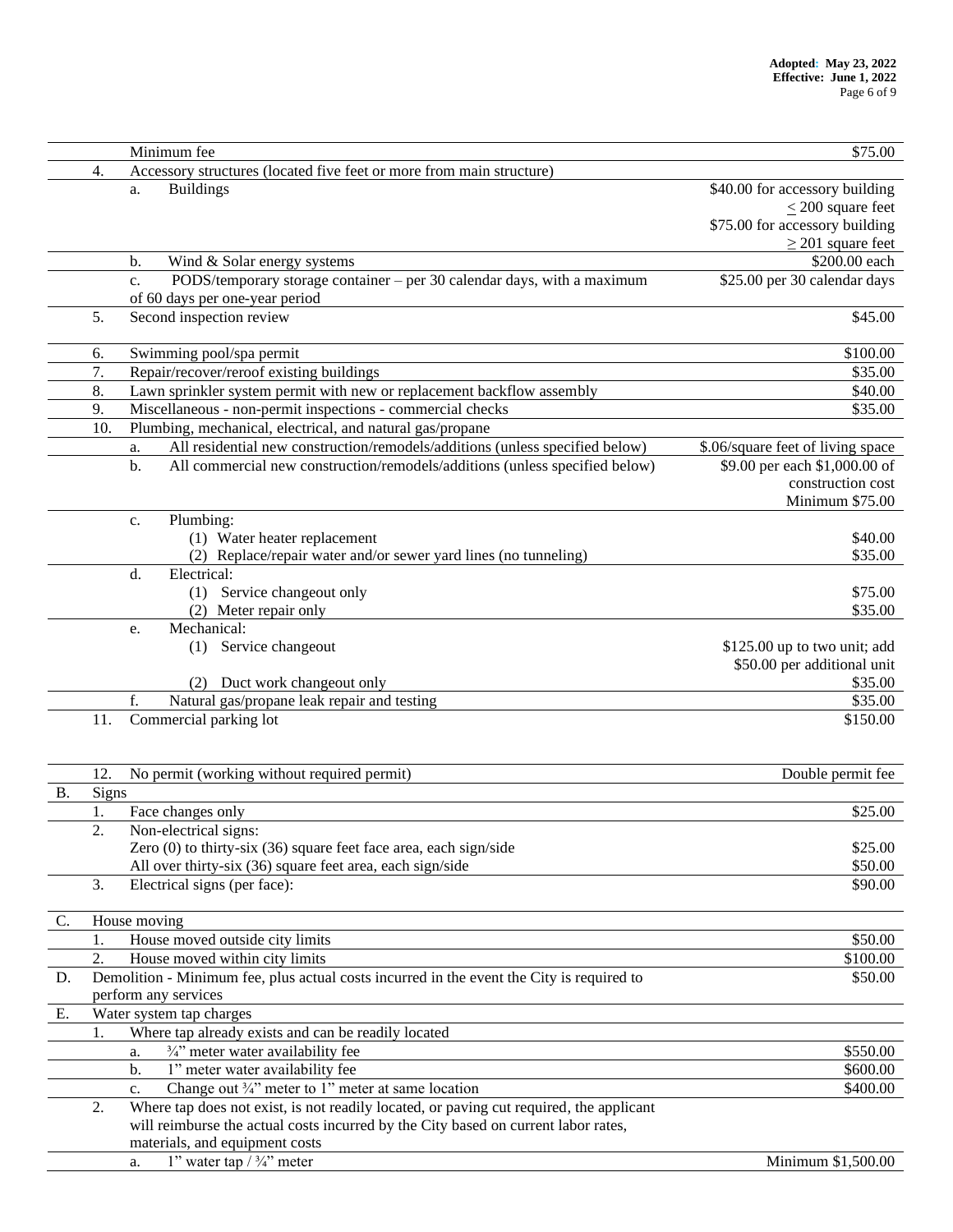|    |                                                                                           | 1" water tap / 1" meter<br>b.                                                              | Minimum \$1,500.00                |  |  |
|----|-------------------------------------------------------------------------------------------|--------------------------------------------------------------------------------------------|-----------------------------------|--|--|
|    | 3.                                                                                        | Larger mainline tap                                                                        | Fee computed using standard fees  |  |  |
|    |                                                                                           |                                                                                            | plus the additional cost of labor |  |  |
|    |                                                                                           |                                                                                            | and materials, as determined by   |  |  |
|    |                                                                                           |                                                                                            | City Manager                      |  |  |
|    | 4.                                                                                        | Other charges                                                                              | Charges for existing service to   |  |  |
|    |                                                                                           |                                                                                            | larger service will be            |  |  |
|    |                                                                                           |                                                                                            | accomplished on a labor and       |  |  |
|    |                                                                                           |                                                                                            | materials cost basis, as          |  |  |
|    |                                                                                           |                                                                                            | determined by the City Manager    |  |  |
|    | 5.                                                                                        | Water meter equivalency fee                                                                | \$1,400.00 per LUE                |  |  |
|    |                                                                                           |                                                                                            | (living unit equivalent)          |  |  |
| F. |                                                                                           | Public sewer system tap charges (Mandatory connection to the sanitary sewer system is      |                                   |  |  |
|    | required within city's limits, except where the nearest sanitary sewer is more than two   |                                                                                            |                                   |  |  |
|    |                                                                                           | hundred (200) feet from any part of the property)                                          |                                   |  |  |
|    | 1.                                                                                        | Mainline tap for standard 4" tap where tap already exists and can be readily located       | \$325.00                          |  |  |
|    | 2.                                                                                        | Mainline tap for standard 4" tap where tap is not readily available, manhole bore, or      | Minimum \$1,000.00                |  |  |
|    |                                                                                           | pavement cut is required, the applicant will reimburse the actual costs incurred by the    |                                   |  |  |
|    |                                                                                           | City based on current labor rates, materials, and equipment costs                          |                                   |  |  |
|    |                                                                                           |                                                                                            |                                   |  |  |
|    | 3.                                                                                        | Commercial tap                                                                             | Cost to be determined by City     |  |  |
|    |                                                                                           |                                                                                            | Manager based on cost recovery    |  |  |
|    | 4.                                                                                        | Other taps                                                                                 | Cost to be determined by the City |  |  |
| G. |                                                                                           | Public street and sidewalk construction permit charges                                     |                                   |  |  |
|    | 1.                                                                                        | Permit to construct street, drive approach, sidewalk, street intersection, or curb and     | \$35.00                           |  |  |
|    |                                                                                           | gutter                                                                                     |                                   |  |  |
|    | 2.                                                                                        | Permit to open, dig into, remove the surface from, excavate, or bore/tunnel under any      | \$25.00                           |  |  |
|    |                                                                                           | street, sidewalk, alley, public way or place                                               |                                   |  |  |
| Η. |                                                                                           | Platting fees                                                                              |                                   |  |  |
|    | 1.                                                                                        | Preliminary plat/replat application fee                                                    | \$150.00                          |  |  |
|    | 2.                                                                                        | Final plat, final replat, or amended plat application fee                                  | \$250.00                          |  |  |
|    | 3.                                                                                        | Preliminary plat/replat, final plat/replat, or amended plat review fees                    |                                   |  |  |
|    |                                                                                           | First review (fee included with application fee)<br>a.                                     | \$0.00                            |  |  |
|    |                                                                                           | $\mathbf b$ .<br>Subsequent review(s)                                                      | Applicant to reimburse City       |  |  |
|    |                                                                                           |                                                                                            | at cost                           |  |  |
|    | 4.                                                                                        | Final plat, replat, or amended plat - County filing fee                                    | Applicant to reimburse City       |  |  |
|    |                                                                                           |                                                                                            | at cost                           |  |  |
| Ι. |                                                                                           | Construction plan review                                                                   |                                   |  |  |
|    |                                                                                           | First review of non-residential construction plans                                         | \$.00                             |  |  |
|    | 2.                                                                                        | Subsequent review(s) of non-residential construction plans                                 | Applicant to reimburse City       |  |  |
|    |                                                                                           |                                                                                            | at cost                           |  |  |
| J. |                                                                                           | Processing fee (due to public hearing requirements) for "Application to Develop in Planned | \$300.00                          |  |  |
|    | Zoning" and "Application to Develop a Church or School in Residential Zoning"             |                                                                                            |                                   |  |  |
| Κ. | Processing fee (due to public hearing requirements) for "Application for Change in Zoning |                                                                                            |                                   |  |  |
|    | \$300.00<br>Classification"                                                               |                                                                                            |                                   |  |  |

#### **CITY OF WOODWAY MASTER FEE SCHEDULE XII. WOODWAY FAMILY CENTER FEES**

Note: Rate exceptions must be approved by the City Manager.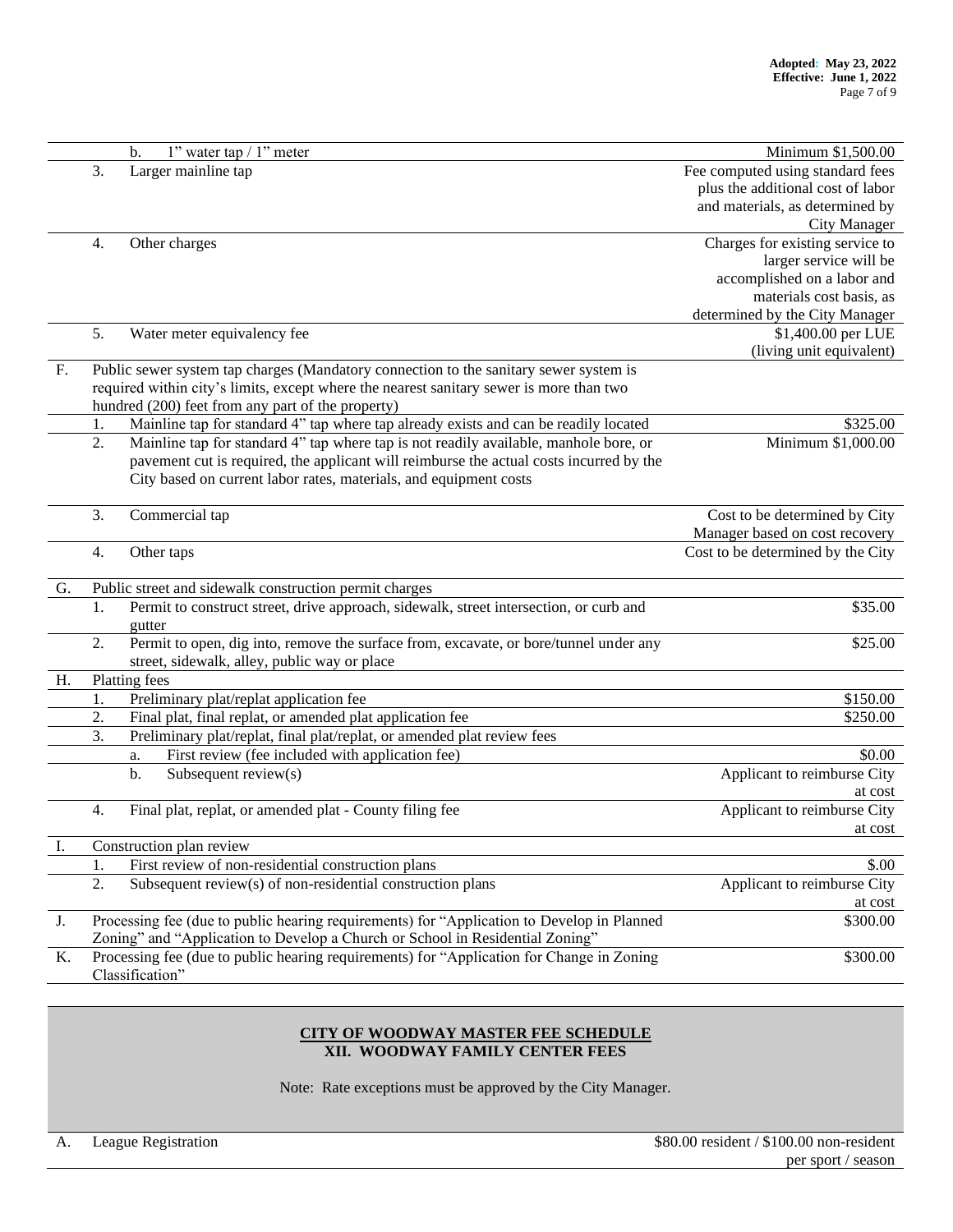B. Camps \$50.00 resident/\$70.00 non-resident

C. Party Event Rental (Party Room & Court 1) \$50.00 / hour resident

\$70.00 / hour non-resident (2 hour minimum)

## **CITY OF WOODWAY MASTER FEE SCHEDULE SUMMARY OF AMENDMENTS AND ADOPTING RESOLUTIONS**

| <b>Resolution #</b> | Date of<br>Adoption | <b>Section Amended</b>                                                                                      |
|---------------------|---------------------|-------------------------------------------------------------------------------------------------------------|
| $R-98-10$           | 09/14/1998          | Section I                                                                                                   |
| R-98-16             | 11/09/1998          | Section II.A - II.E.                                                                                        |
| R-99-05             | 02/22/1999          | Section II.B.                                                                                               |
| R-99-08             | 03/22/1999          | Section III.                                                                                                |
| R-99-09             | 04/12/1999          | Section II.F.                                                                                               |
| R-99-14             | 07/12/1999          | Section III.B.2.b.                                                                                          |
| R-99-17             | 08/09/1999          | Section II.A.1.c. & 2.c.; II.G., IV                                                                         |
| $R-00-01$           | 01/10/2000          | Section V.A                                                                                                 |
| $R - 00 - 05$       | 02/28/2000          | Section II.F.                                                                                               |
| $R - 00 - 12$       | 09/11/2000          | Section II.A. (1.b.-c. & 2.b.-c.); II.B.2.b.; II.E.; II.H.; III; IV                                         |
| $R-01-18$           | 07/23/2001          | Section II.A.(4.a.-b.)                                                                                      |
| $R-01-19$           | 09/10/2001          | Section I.B.1.; II.A.(1.a.-b., 2.a.-b., & 3.); II.B.; II.D.; II.E.2.; III; VI                               |
| $R - 02 - 16$       | 09/16/2002          | Section II.B.; II.E.; II.E.2.; II.G.(1. & 2.)                                                               |
| $R-03-11$           | 09/15/2003          | Section II.C.; II.D.; II.E.; II.H.; III.B.(3.c.)                                                            |
| $R-03-21$           | 12/08/2003          | Section VII.A.-VII.D.; Section VIII.A.-VIII.B.                                                              |
| $R - 04 - 03$       | 04/26/2004          | Section IV.A. - IV.C.                                                                                       |
| $R-04-08$           | 08/23/2004          | Section V.B.; Section IX.A.-IX.I.                                                                           |
| $R - 04 - 13$       | 09/13/2004          | Section III.B.1.-4.; Section V.; Section VII.A., B., D.; Section IX.; Section X.                            |
| $R-05-19$           | 09/12/2005          | All amendments are shown on redlined/highlighted text version which is permanently filed with Res. R-05-19. |
| $R - 05 - 27$       | 11/28/2005          | All amendments are shown on redlined/highlighted text version which is permanently filed with Res. R-05-27. |
| R-06-05             | 03/27/2006          | All amendments are shown on redlined/highlighted text version which is permanently filed with Res. R-06-05. |
| $R-06-15$           | 09/11/2006          | All amendments are shown on redlined/highlighted text version which is permanently filed with Res. R-06-15. |
| $R-06-18$           | 10/02/2006          | All amendments are shown on redlined/highlighted text version which is permanently filed with Res. R-06-18. |
| R-07-07             | 04/09/2007          | All amendments are shown on redlined/highlighted text version which is permanently filed with Res. R-07-07. |
| $R-07-15$           | 07/09/2007          | All amendments are shown on redlined/highlighted text version which is permanently filed with Res. R-07-15. |
| $R-07-19$           | 09/10/2007          | All amendments are shown on redlined/highlighted text version which is permanently filed with Res. R-07-19. |
| $R-08-17$           | 09/08/2008          | All amendments are shown on redlined/highlighted text version which is permanently filed with Res. R-08-17. |
| $R-09-16$           | 09/01/2009          | All amendments are shown on redlined/highlighted text version which is permanently filed with Res. R-09-16. |
| $R-10-11$           | 09/01/2010          | All amendments are shown on redlined/highlighted text version which is permanently filed with Res. R-10-11. |
| $R-11-03$           | 01/24/2011          | All amendments are shown on redlined/highlighted text version which is permanently filed with Res. R-11-03. |
| $R-11-06$           | 02/14/11            | All amendments are shown on redlined/highlighted text version which is permanently filed with Res. R-11-06. |
| $R-11-16$           | 08/29/11            | All amendments are shown on redlined/highlighted text version which is permanently filed with Res. R-11-16. |
| $R-11-18$           | 10/24/11            | All amendments are shown on redlined/highlighted text version which is permanently filed with Res. R-11-18. |
| $R-12-02$           | 01/09/12            | All amendments are shown on redlined/highlighted text version which is permanently filed with Res. R-12-02. |
| $R-12-17$           | 06/11/12            | All amendments are shown on redlined/highlighted text version which is permanently filed with Res. R-12-17. |